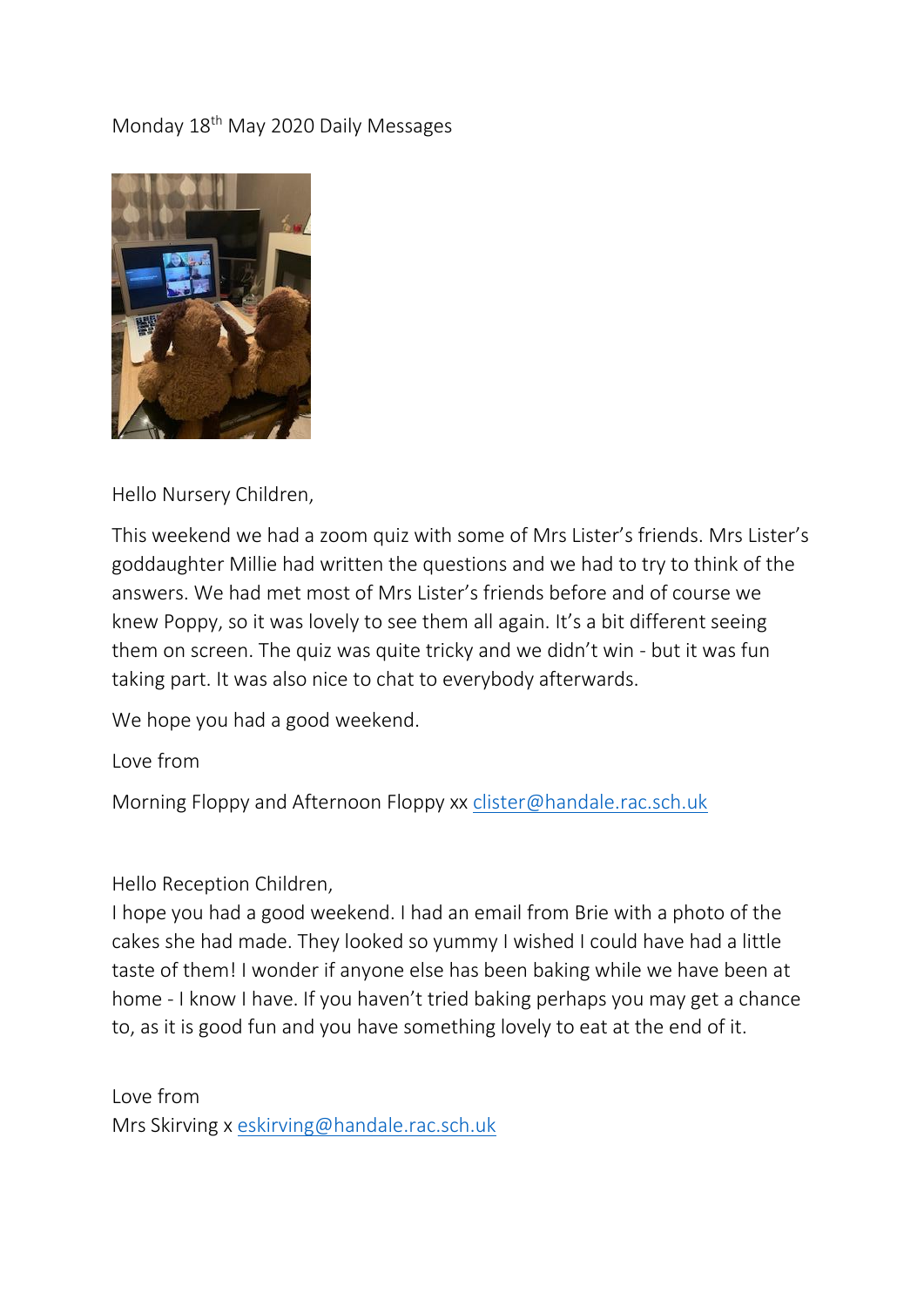Good afternoon Year 1 and Year 2,

I hope you have had a lovely weekend and have managed to do some exciting things. Mine was very quiet but I enjoyed relaxing and completing some jobs around the house. I can't believe it is Monday again? The days and weeks are flying by. Have a look at your packs today and see what work you can complete this week, set yourself a target of completing work for one hour a day.

Have you found out much information about the Summer Topics? I know Year 1 you were asked to build a space ship or a rocket, have any of you managed to do this yet? If you have, please send me some pictures – I would love to see. Are you enjoying the Victorian topic Year 2? I bet if you have researched on the internet, you will have found lots of exciting facts. Have you found out what the school life was like yet? It was very different to what ours is like today.

Take care, keep smiling and keep making us proud.

Miss Price

[rprice@handale.rac.sch.uk](mailto:rprice@handale.rac.sch.uk)

## Hello Year 3

Have you all had a nice weekend? I can't believe we are entering our 9th week of being away from school. I am really proud of how well you have all handled it and the work you have been doing at home. At the end of last week, I heard from Keira, who had been completing some geography work, and Elliot, who was enjoying learning in the garden. I'd love to hear from some more of you this week.

It looks like we are going to get some warm weather this week so make sure in between your home learning you make time to enjoy it- I certainly will be.

Hope to hear from lots of you this week,

Mrs Porter x

[rporter@handale.rac.sch.uk](mailto:rporter@handale.rac.sch.uk)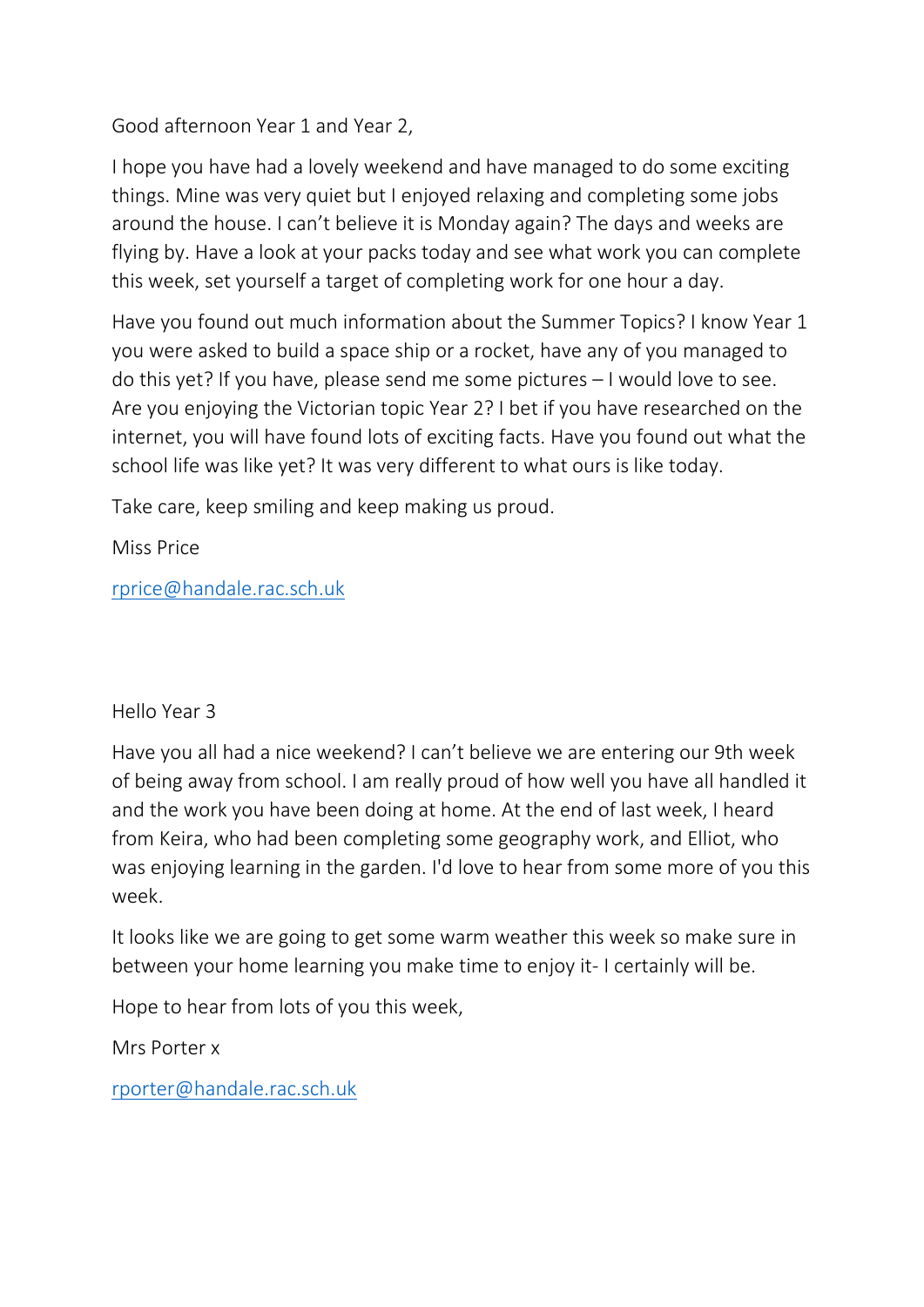## Hello Year 6

How are you? All well I hope.

So another week begins and we move into what would be our last week before half term. SATs would have been completed now and we would have been into a week with the pressure lessened and the feeling that we have done our best and that now it was just time to wait and keep our fingers crossed. The week following this would have been our half term and then following that it would have been the residential week at Kingsway. How differently things have turned out! However, we are all well, we are safe and we continue to spend quality time with our families. For that we can be grateful. We know that we will soon return to school and some form of normality. We will again see our friends and continue our learning and again that is something we can consider a privilege and a shining light at the end of this. So let's keep going, keep working hard and know that very soon we will be looking back on this whilst our lives move forward. Look forward to seeing you all.

Take care all of you.

Mr Emmerson

[pemmerson@handale.rac.sch.uk](mailto:pemmerson@handale.rac.sch.uk)

Hi Year 4,

Hope you have had a lovely weekend. Today, I have been in school tidying my classroom and sorting some other bits out. How have you been getting on with your work? I hope you're still doing little bits of work. I know it's difficult and gets a little boring at home but it is very important you continue to try and work.

My challenge this week is for you to design and make a game. It can be a board game or a physical game. Write a set of instructions and make it as exciting as possible.

Mr Farrier

[rfarrier@handale.rac.sch.uk](mailto:rfarrier@handale.rac.sch.uk)